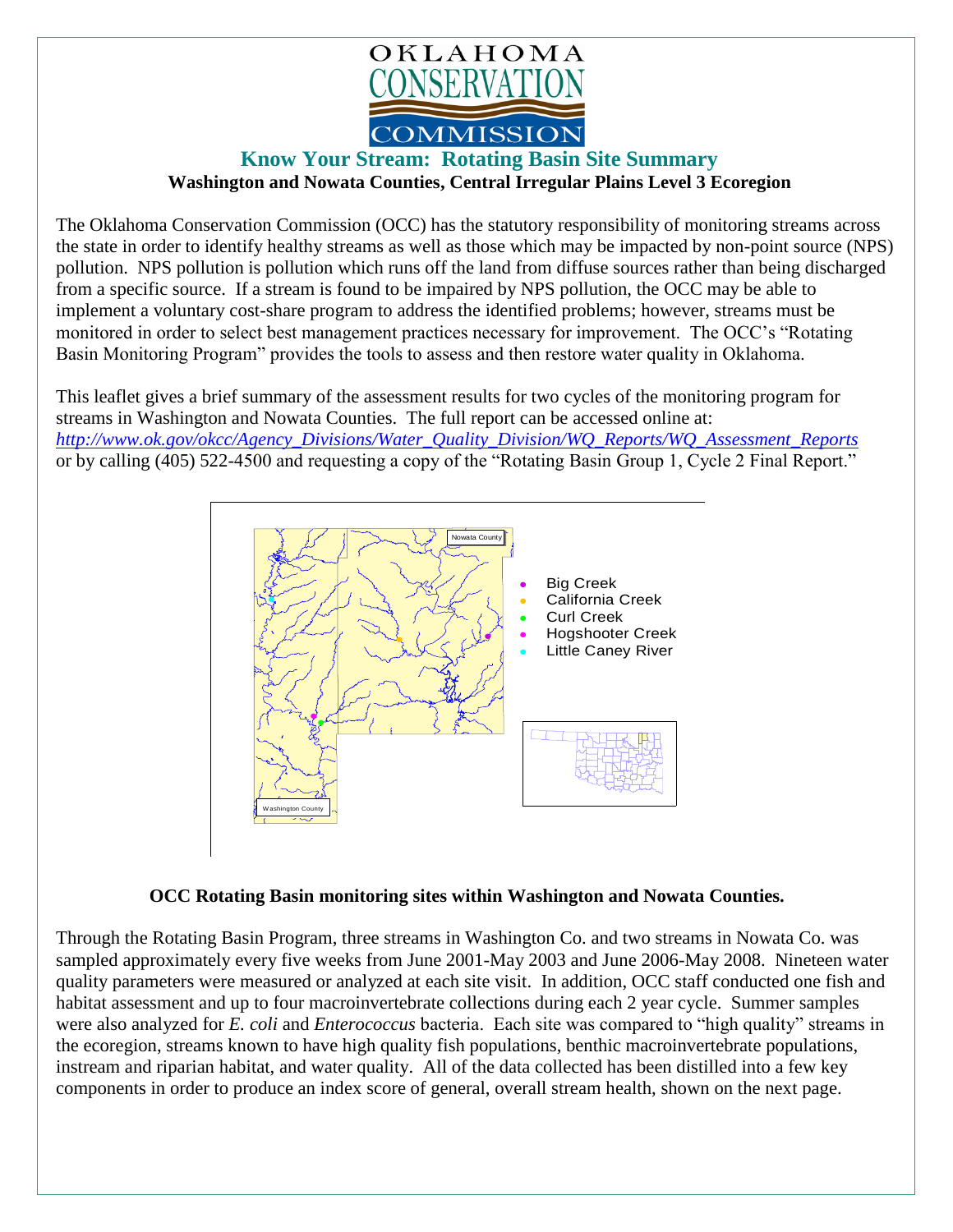**Summary of general stream health as determined by comparison to high quality streams in the Central Irregular Plains ecoregion and by assessment using Oklahoma State Water Quality Standards***†***.**

| moderate<br>good<br>poor                                   | <b>Good</b>                        | <b>Moderate</b>  |                                               | <b>Poor</b>                       |                   |
|------------------------------------------------------------|------------------------------------|------------------|-----------------------------------------------|-----------------------------------|-------------------|
|                                                            | <b>California</b><br><b>Creek</b>  | <b>Big Creek</b> | <b>Little</b><br><b>Caney</b><br><b>River</b> | <b>Hogshooter</b><br><b>Creek</b> | <b>Curl Creek</b> |
| <b>Overall Stream Health</b>                               | 45                                 | 33               | 31                                            | 23                                | 17                |
| Phosphorus                                                 | 5                                  | 5                | 5                                             | $5\overline{)}$                   | 5                 |
| Nitrogen                                                   | 5                                  | 5                | 5                                             | 5                                 | 5                 |
| Ammonia                                                    | 5                                  | 5                | 5                                             | 5                                 | 5                 |
| Dissolved Oxygen                                           | 5                                  | $-5$             | 5                                             | $-5$                              | $-5$              |
| pH                                                         | 5                                  | 5                | 5                                             | 5                                 | $5\overline{)}$   |
| Turbidity                                                  | 5                                  | 5                | $-5$                                          | 5                                 | $-5$              |
| Salts (chloride, sulfate, TDS)                             | 5                                  | 5                | 5                                             | 5                                 | 5                 |
| Fish                                                       | 5                                  | 5                | 3                                             | $-5$                              | 5                 |
| Macroinvertebrates                                         | 5                                  | 3                | 3                                             | 3                                 |                   |
| Instream/Riparian Habitat                                  | 5                                  | 5                | 5                                             | 5                                 |                   |
| Bacteria                                                   | $-5$                               | $-5$             | $-5$                                          | $-5$                              | $-5$              |
|                                                            | Scale of 1-5 with 5 being the best |                  |                                               |                                   |                   |
| KEY:<br>1=significantly different than high quality sites; |                                    |                  |                                               |                                   |                   |
| 3=not as good as high quality sites but not impaired       |                                    |                  |                                               |                                   |                   |
| 5=equal to or better than high quality sites in the area   |                                    |                  |                                               |                                   |                   |
| -5=Impaired by state standards                             |                                    |                  |                                               |                                   |                   |

## **Note: Most streams in Oklahoma are impaired by at least one type of bacteria.**

**California Creek (OK121510-02-0050C):** This stream is comparable to high quality sites in the ecoregion for all parameters.

**Big Creek (OK121510-03-0010D):** This stream is listed as impaired by state standards for low dissolved oxygen. It is comparable to high quality streams in the ecoregion for all other parameters except the macroinvertebrate community, which was slightly impaired.

**Little Caney River (OK121400-02-0140H):** This stream is listed as impaired by state standards for elevated turbidity. It is comparable to high quality streams in the ecoregion for all other parameters except the fish and macroinvertebrate communities, which were slightly impaired.

**Hogshooter Creek (OK121400-01-0030D):** This stream is listed as impaired by state standards for low dissolved oxygen and fish. All other values were good except a slight impairment with the macroinvertebrate community.

**Curl Creek (OK121400-01-0270C):** This stream is listed as impaired by state standards for low dissolved oxygen and high turbidity. All other values were comparable to high quality streams in the ecoregion except for significantly impaired macroinvertebrate community and instream/riparian habitat.

*† The use of Oklahoma Water Quality Standards to assess streams and the 2008 results are described in the DEQ's 2008 Integrated Report, accessible online at: http://www.deq.state.ok.us/wqdnew/305b\_303d/2008\_integrated\_report\_entire\_document.pdf*